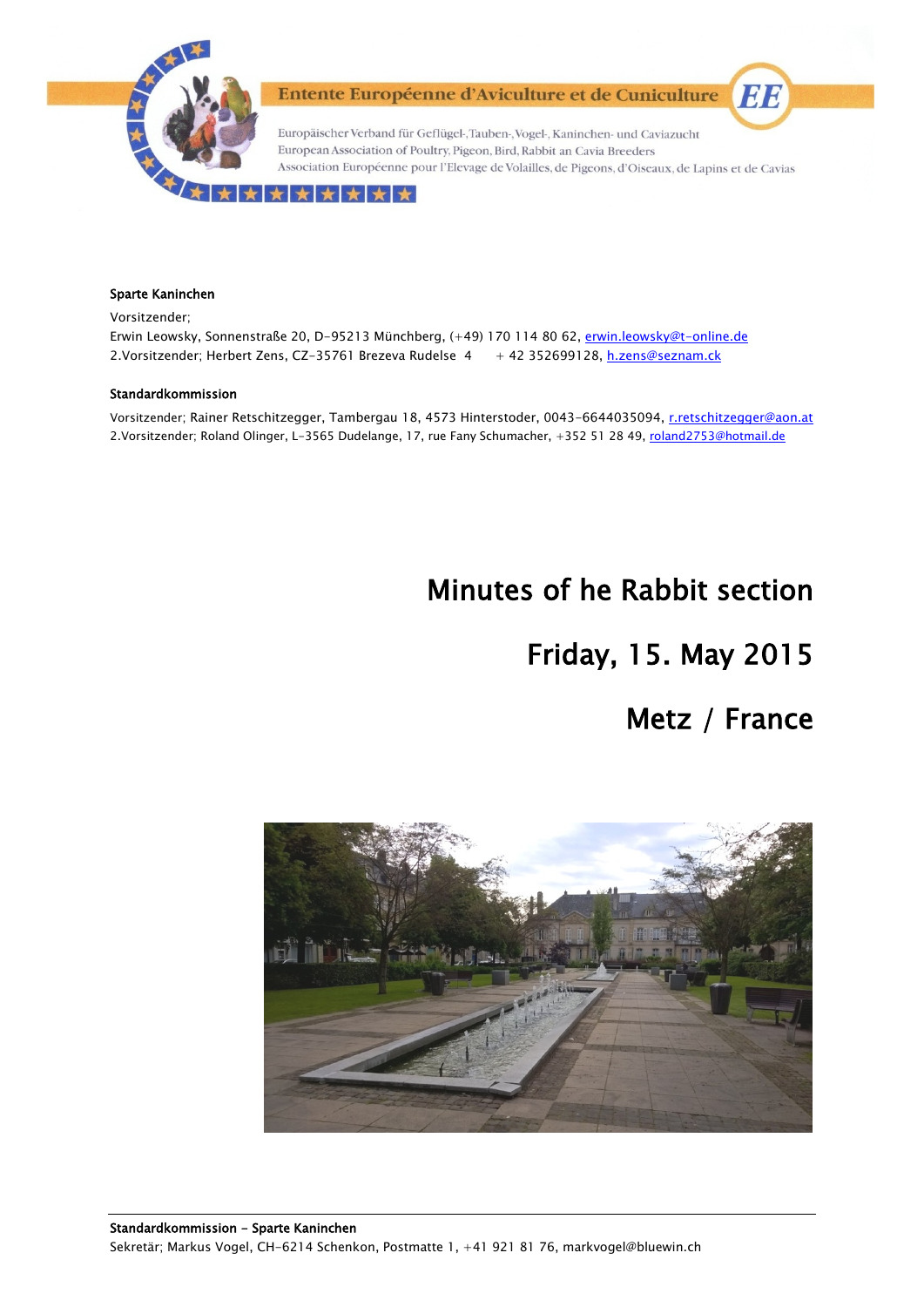# Agenda

| 1. | Welcome / Opening                                                                                                 | 3              |
|----|-------------------------------------------------------------------------------------------------------------------|----------------|
| 2. | Fehler! Textmarke nicht definiert.<br><b>Recording Attendance</b>                                                 |                |
| 3. | Minutes of the EE meeting of 31. May 2014 in Sarajevo                                                             | 3              |
| 4. | <b>Address list</b>                                                                                               | 3              |
| 5. | Correspondence and Information                                                                                    | 3              |
| 6. | Reports of the Executive meeings                                                                                  | 4              |
| 7. | Agenda of the EE Annual General Meeting of 16. May 2015                                                           | 4              |
| 8. | <b>Affiliation of New Members</b>                                                                                 | 5              |
| 9. | 12. EE-Judges' Seminar, 27.-29. March 2015 in Metz (F)                                                            | 5              |
|    | 10. Reports of the Standards Committee                                                                            | 5              |
|    | 11. European Standard                                                                                             | 6              |
|    | 12. European Show of 13. - 15. November 2015 in Metz (F)                                                          | 6              |
|    | 13. Breedspecific European Shows                                                                                  | 6              |
|    | 14. Which of your national breeds have not been included in the European standard yet?<br>EE-Breeds Register 2015 | 6              |
|    | 15. Information about future EE conventions                                                                       | 6              |
|    | 16. Ailments & Animal Welfare – Report of the Sub Committee                                                       | $\overline{7}$ |
|    | 17. National show in your country – where and entry?                                                              | 7              |
|    | 18. Internet                                                                                                      | 8              |
|    | 19. Suggestions and Requests                                                                                      | 8              |
|    | Fehler! Textmarke nicht definiert.<br>20. Any Other Business                                                      |                |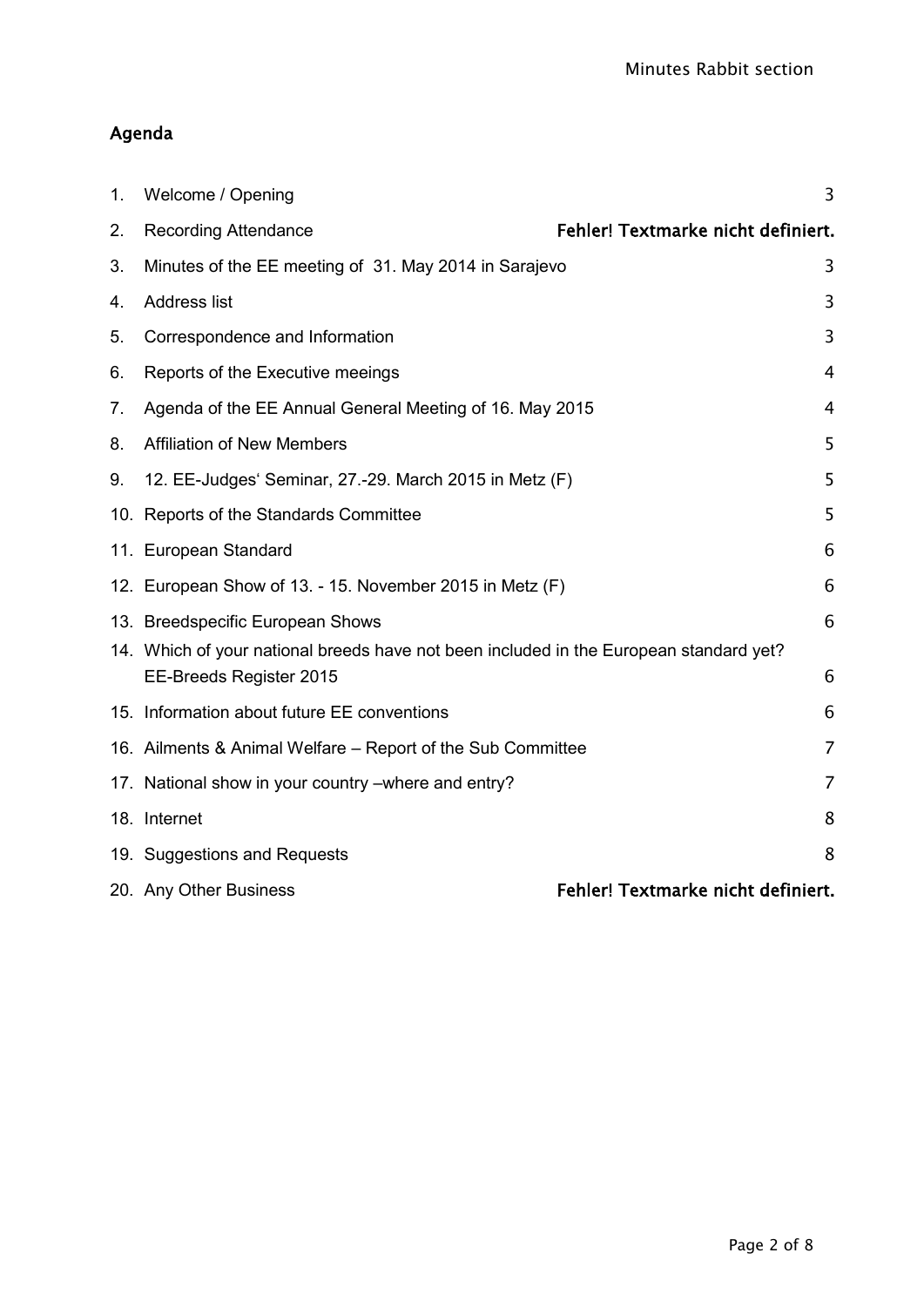# <span id="page-2-0"></span>**1. Opening / Welcome**

Erwin Leowsky, President of the Rabbit section welcomes all attendees cordially to the meeting.

He thanks the French organisers for hosting this year;s convention. He looks forward to an interesting meeting and further clarifies the agenda.

Immediately after, there is a minute's silence for Mirdza Silina from Latvia, who died very unexpectedly in 2014.

Jean-Jacques Menigoz und Jeannine Jehl represent the French organisers.

- Under item 7 We welcome the EE President , Gion P. Gross and the EE General Secretary, Esther Huwiler. Gion Gross conveys greetings from the Executive and Esther Huwiler introduces the new, electronic administration. Data from each country can be recorded immediately. All recording has to be completed by 31. July 2015 at the latest.
- Under item 13 We welcome the EE- Honorary President, Urs Freiburghaus. He is deployed as photographer.

# **2. Recording Attendance**

31 delegates from 17 countries are attending. (See PDF Statistics EE-meetings Rabbit section)

### <span id="page-2-1"></span>**3. Minutes of the EE meeting of 31. May 2014 in Sarajevo**

The minutes are accepted unanimously.

### <span id="page-2-2"></span>**4. Address List**

Will be uploaded on the Homepage of the European Association.

### <span id="page-2-3"></span>**5. Correspondence and Information**

The Austrian Judges's Council is offering to host the 14. Judges' Seminar in 2017 in the vicinity of Linz.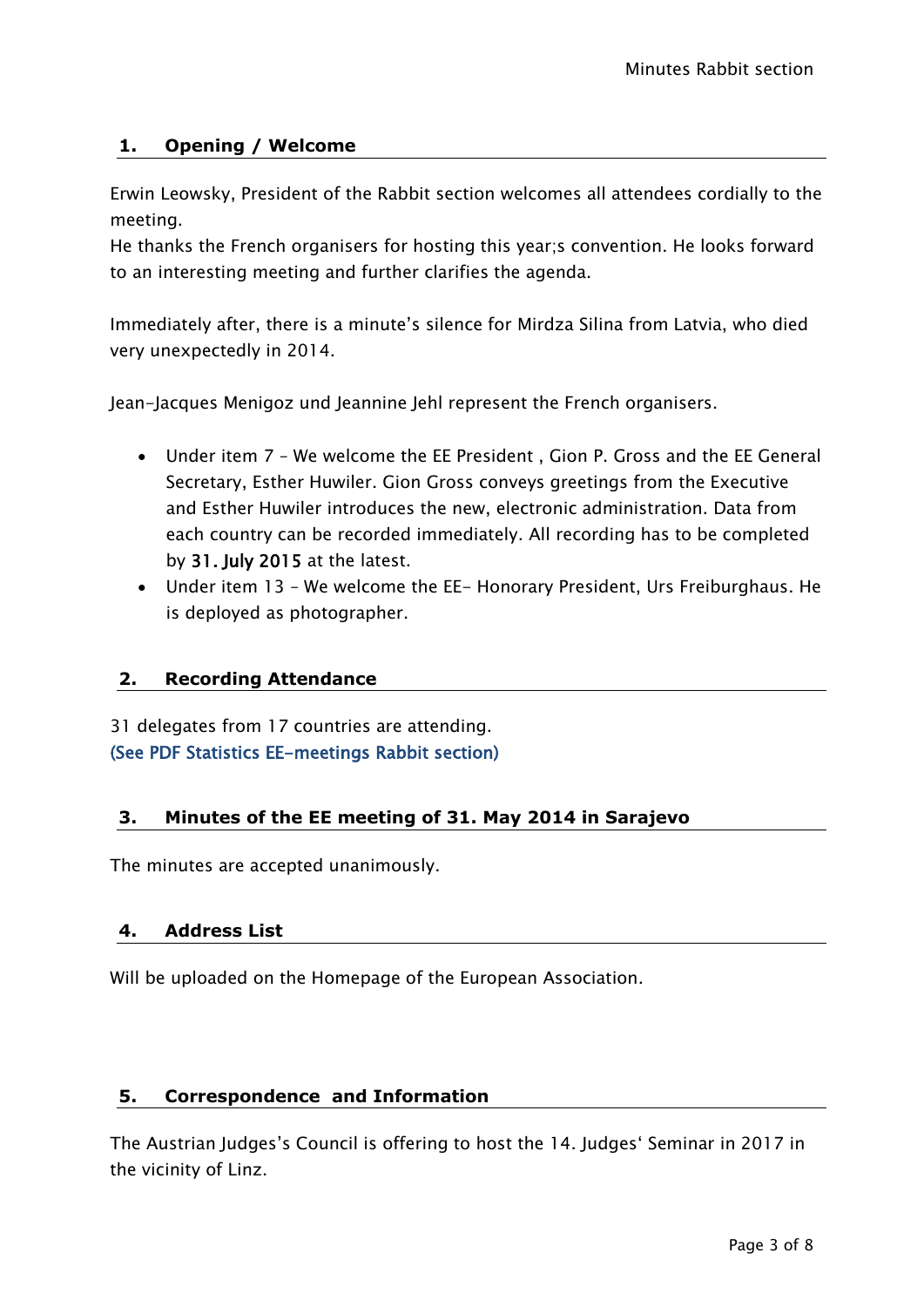Decision; This proposal is accepted unanimously.

# Regulations of the European Rabbit Standard Committee.

These Regulations had been present in three languages on the EE Homepage for acceptance. No objections have been raised. Decision; The Regulations have been unanimously accepted.

# Regulations for the hosting of Breedspecific European Show, Rabbit section.

These Regulatons had been present in three languages on the EE Homepage for acceptance. No objections have been raised.

Decision; The Regulations have been unanimously accepted.

Information about identification of rabbits in all countries is being handed in very slowly. Those countries that have so far not sent in any information, are required to do so to the Secretary by 15. July 2015 at the latest, accompanied by some photographs.

It is still not clear which association in Latvia is affiliated to the EE. The EE is not interested in their domestic uncertainties. Entries from Latvia are welcome.

EE-Judges' badges; people that have not received their badge yet, need to contact the President, Erwin Leowsky.

Criteria; attendance of 3 EE-Judges' seminars within the last 5 years plus one judging engagement at a European Show.

4. European Championships Rabbit Hopping – Sempach 2015. Jules Schweizer delivers a short presentation on the course of the event. He also mentions unpleasant encounters and tells the meeting that the Regulations will be revised and tightened.

# <span id="page-3-0"></span>**6. Reports of the Executive meetings**

Erwin Leowsky informs the meeting about the Executive meeting of Thursday, 14. May 2015. The EE is putting together a new website. The uploading of documents will be carried out in the next few months.Please note; in the event that someone would like to publish an article, please send all relevant details to the Secretary, Markus Vogel.

# <span id="page-3-1"></span>**7. Agenda of the Annual General Meeting of 16. May 2015**

The agenda is discussed and Erwin Leowsky clarifies some points.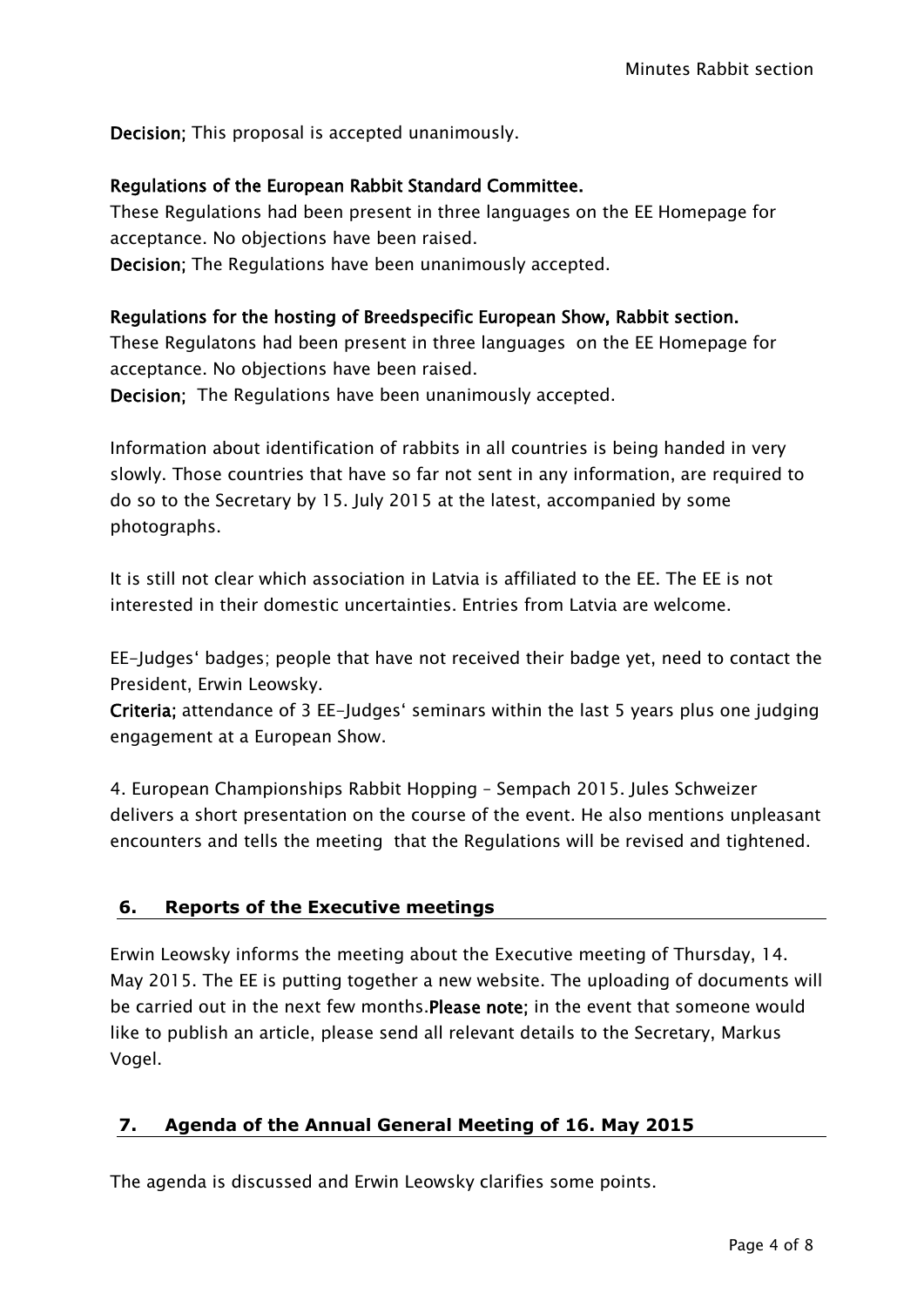# <span id="page-4-0"></span>**8. Affiliation of New Members**

Finland has sent in a proposal for affiliation; unfortunately, this came in too late. Decision; affiliation will take place in 2016, but all Finish rabbit fanciers are welcome to show at the European Show 2015.

# <span id="page-4-1"></span>**9. 12. EE-Judges' Seminar, 27.-29. March 2015 in Metz (F)**

146 Judges attended the 12. Judges' Seminar in Baerenthal (F). Erwin Leowsky thanks Yvon Weissenbacher and his team for the organisation. It was a good mix of technical instructions and socialising. The cooperation and cameradery in the Rabbit section is very good.

Various documents can be found on the EE Homepage.

Link:<http://www.entente-ee.com/deutsch/sparten/kaninchen/Tagungen.html>

#### Future Seminars:

- 13. EE-Judges' Seminar; 1.-3. April 2016 in Schuttrange (Luxembourg)
- 14. EE-Judges' Seminar; in Austria (dates to follow)

# <span id="page-4-2"></span>**10. Reports of the Standards Committee**

Rainer Retschitzegger, President of the EE Rabbit Standards Committee welcomes all and gives some information about the meeting that was held on 14. May 2015.

There is a question from Belgium: can Harlequins be shown at the European Show in the colour yellow or blue?.

Decision; They can, but every rabbit within the collection has to have the same colours.Markus Vogel will inform Dieter Plumanns.

The section Wien/NÖ and Bgld proposes the following: that from 2015 marked breeds, including Dalmatians will no longer be disqualified for pigmented claws. **Decision:** 1 odd coloured claw  $=$  fault (minus 0.5 points). More than 1 odd coloured claw = disqualification; this does not include the thumb nail.

# Next meeting of the EE-Standards Committee; 2./3. October 2015. Hotel Les Tuileries, route de Cuvry in F-57420 Fey

Assigning judges for the European Show in Metz 2015.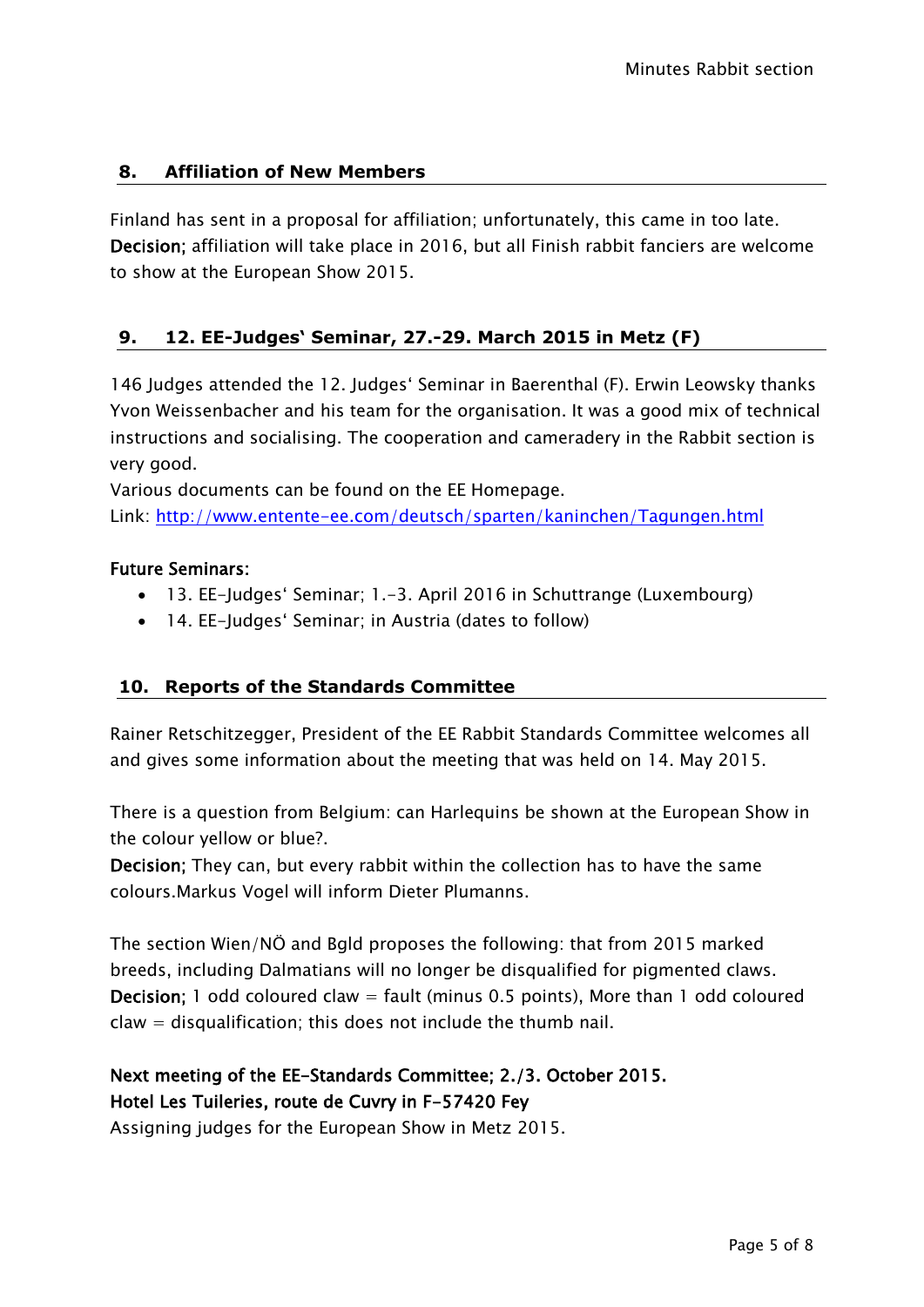# <span id="page-5-0"></span>**11. European-Standard**

Numerous amendments have been made and new complimentary pages have been printed. These new pages can be ordered by all countries.

Current stock of EE-Standards; 248 copies Complimentary pages; €6 per set New price including complimentary pages €38 in total.

# <span id="page-5-1"></span>**12. European Show from 13. - 15. November 2015 in Metz (F)**

Erwin Leowsky gives some current information for this show. The entry forms will be uploaded in the next few days.

Information can be found at all times on [www.metz2015.fr](http://www.metz2015.fr/)

### <span id="page-5-2"></span>**13. Breedspecific European Shows**

- 16.-18.10.2015 Switzerland; Breedspecific European Show for Rhön-, Harlequin- and Schwarzgrannen.
- 2016 Germany; Breedspecific European Show for Rhön-, Harlequin- and Schwarzgrannen.

# <span id="page-5-3"></span>**14. Which of your national breeds have not been included in the European standard yet? EE-Breeds Register 2015**

The Standards Committee of the Netherlands informs about the latest additions to the Dutch standard:

Meißner Lop, Butterfly havana

English, tri-coloured havana-yellow-white

Dwarf Lop, fawn

Netherland Dwarf, Schwarzgrannen

### <span id="page-5-4"></span>**15. Information about future EE conventions**

- 2016 Austria, 04.-08. May 2016
- 2017 Hungary, 24.-28. May 2017
- 2018 Denmark, 09-13. May 2018 (European Show)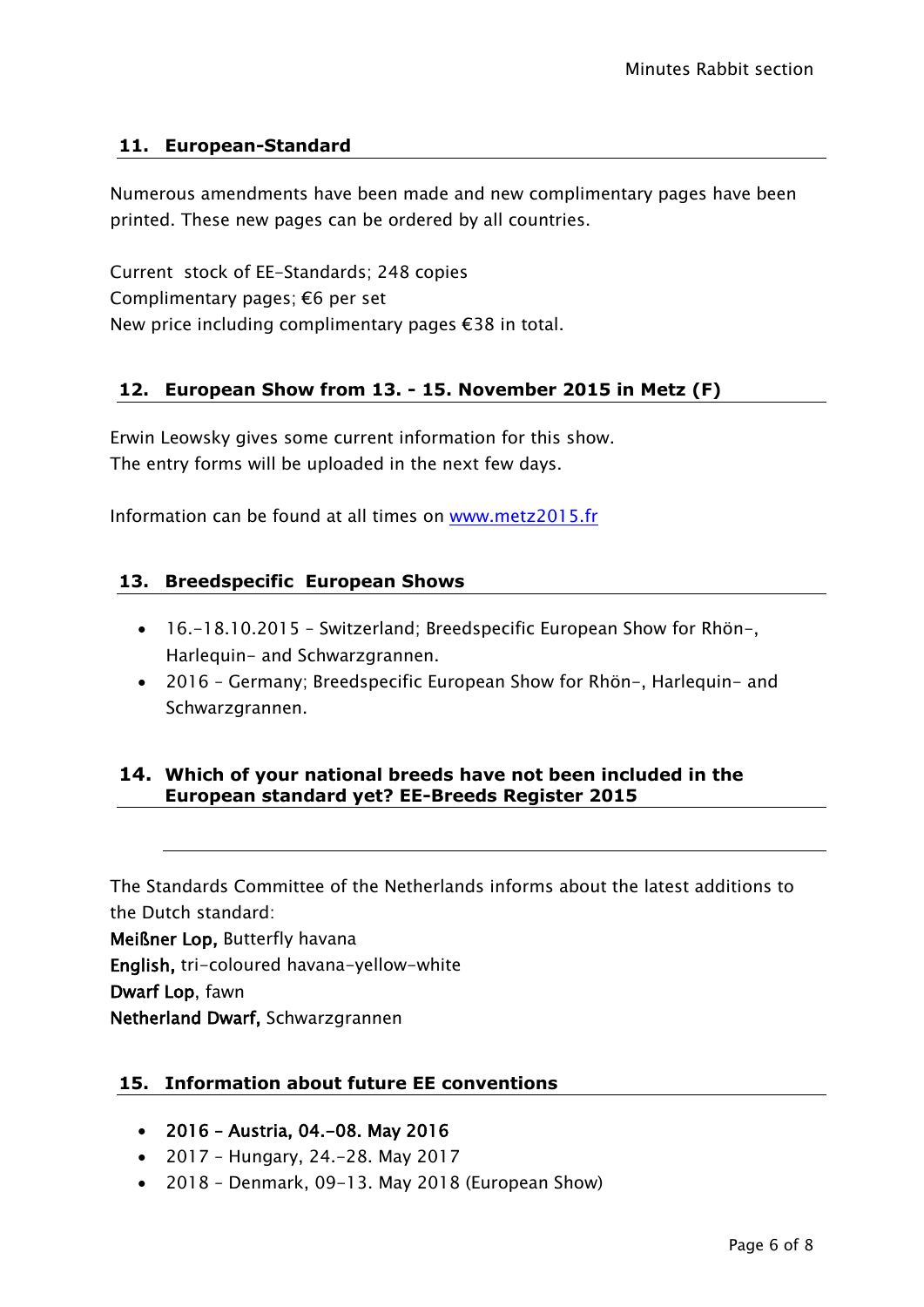- 2019 Croatia, 29. May 2. June 2019
- 2020 Czech Republic, 20.-24. May 2020
- 2021 Germany, 14.-16. May 2021
- 2022 Bosnia / Hercegovina, 27.-29. May 2022

# <span id="page-6-0"></span>**16. Ailments & Animal Welfare – Report from the Sub Committee**

Dr. Joseph Rey-Bellet, member of the EE Subcommittee for Animal Health and Welfare informs about their meeting of Thursday, 14. May 2015.

- The President Prof. Dr. Hans-Joachim Schille informed the meeting about the cooperation with the EE Executive, which is excelllent. The finances will be a challenge in the next few years.
- Animal Welfare was a hotly discussed topic especially as Switzerland is inundated with it at the moment, e.g. the welfare whilst breeding.

Prof. Dr. Hans-Joachim Schille said that this had also been a bone of contention in Germany some years ago. Scientific arguments were used at the time, which proved successful.

- The veterinary regulations for the European Show were discussed in depth. The usual vaccination against RHD 1does not 100% protect for RHD 2. The situation is challenging. Switzerland has almost reached a point where post mortems show which version the rabbit died from. Dr. Joseph Rey-Bellet advises to vaccinate the rabbits with the usual vaccination against RHD.
- Enterocolitis is on its way down, which is very good and probably aided by food adaptations.
- According to Erwin Leowsky, there are no new details about the little used vaccine against the clostridium related Enterocolitis in Germany.
- Dr. Joseph Rey-Bellet stresses, that the first priority is to inform all EE fanciers about animal health and welfare.
- Any questions about animal health and welfare are to be directed to Dr. Joseph Rey-Bellet or Prof. Dr. Hans-Joachim Schille

Further information will be given in the report of the Sub Committee at the AGM on Saturday, 16. May 2015 by Prof. Dr. Hans-Joachim Schille.

# <span id="page-6-1"></span>**17. National Show in your country – where and entry Tiere?**

(see PDF National Shows Rabbit section)